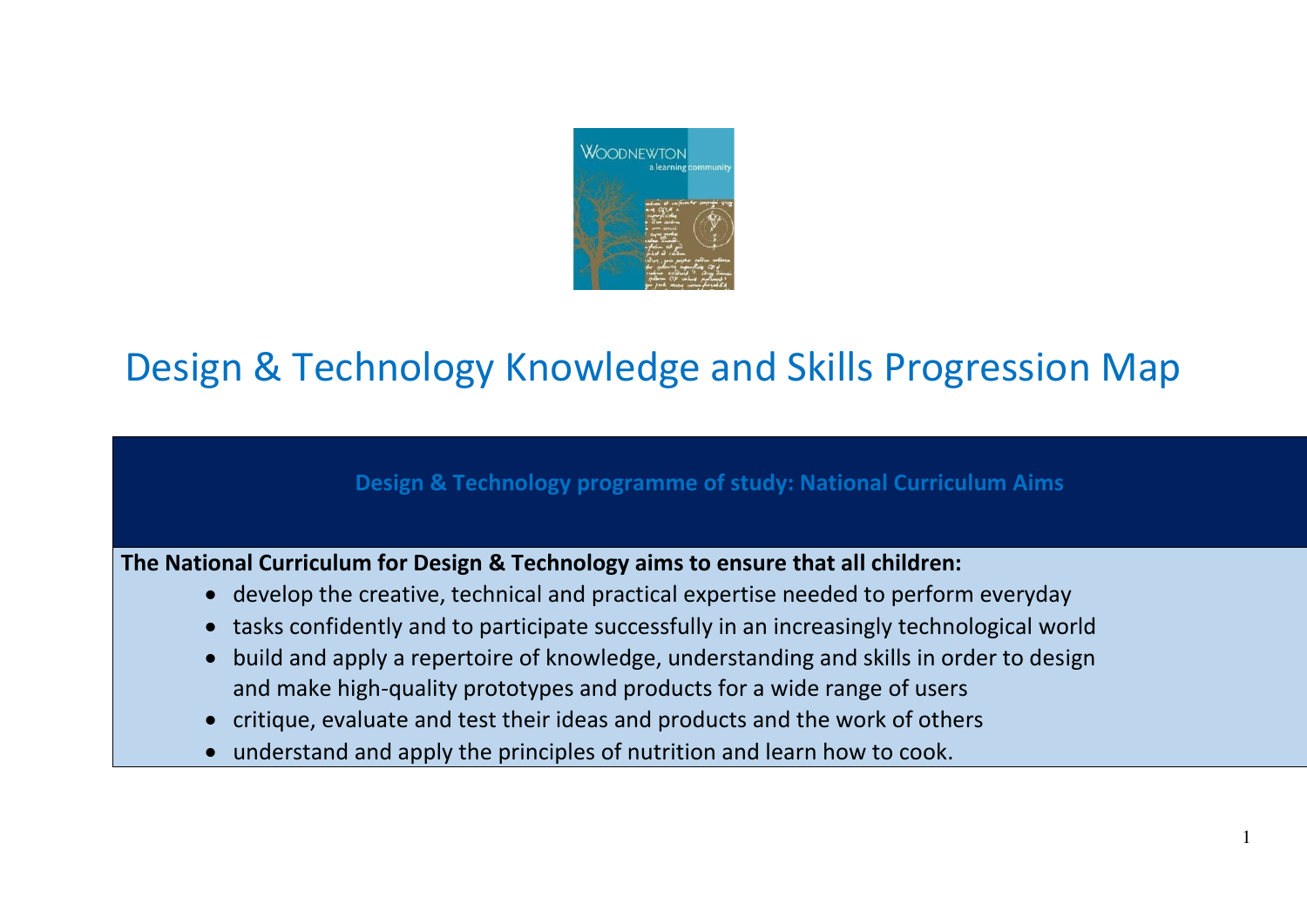|               | <b>Early Years</b>                                                                                                                                                                                                                                                                                                                                                     | Year 1                                                                                                                                                                                                                                                                                                  | Year 2                                                                                                                                                                                                                                                                                                  | Year 3                                                                                                                                                                                                                                                                                                                                        | Year 4                                                                                                                                                                                                                                                                                                                                                | Year 5                                                                                                                                                                                                                                                                                                                                                  | Year 6                                                                                                                                                                                                                                                                                                                                                  |  |  |
|---------------|------------------------------------------------------------------------------------------------------------------------------------------------------------------------------------------------------------------------------------------------------------------------------------------------------------------------------------------------------------------------|---------------------------------------------------------------------------------------------------------------------------------------------------------------------------------------------------------------------------------------------------------------------------------------------------------|---------------------------------------------------------------------------------------------------------------------------------------------------------------------------------------------------------------------------------------------------------------------------------------------------------|-----------------------------------------------------------------------------------------------------------------------------------------------------------------------------------------------------------------------------------------------------------------------------------------------------------------------------------------------|-------------------------------------------------------------------------------------------------------------------------------------------------------------------------------------------------------------------------------------------------------------------------------------------------------------------------------------------------------|---------------------------------------------------------------------------------------------------------------------------------------------------------------------------------------------------------------------------------------------------------------------------------------------------------------------------------------------------------|---------------------------------------------------------------------------------------------------------------------------------------------------------------------------------------------------------------------------------------------------------------------------------------------------------------------------------------------------------|--|--|
|               | Through a variety of creative and practical activities, pupils should be taught the knowledge, understanding and skills needed to engage in<br>an iterative process of designing and making. They should work in a range of relevant contexts [for example, the home and school,<br>gardens and playgrounds, the local community, industry and the wider environment]. |                                                                                                                                                                                                                                                                                                         |                                                                                                                                                                                                                                                                                                         |                                                                                                                                                                                                                                                                                                                                               |                                                                                                                                                                                                                                                                                                                                                       |                                                                                                                                                                                                                                                                                                                                                         |                                                                                                                                                                                                                                                                                                                                                         |  |  |
| <b>Design</b> | I can use what<br>I have learnt<br>about media<br>and materials<br>in original<br>ways, thinking<br>about uses<br>and purposes.<br>I can<br>represent my<br>own ideas,<br>thoughts and<br>feelings<br>through<br>design.                                                                                                                                               | I can design<br>purposeful,<br>functional,<br>appealing<br>products for<br>myself and<br>other users<br>based on a<br>design criteria<br>I can generate,<br>develop, model<br>and<br>communicate<br>my ideas<br>through<br>talking,<br>drawing,<br>templates,<br>mock-ups and,<br>where<br>appropriate, | I can design<br>purposeful,<br>functional,<br>appealing<br>products for<br>myself and<br>other users<br>based on a<br>design criteria<br>I can generate,<br>develop, model<br>and<br>communicate<br>my ideas<br>through<br>talking,<br>drawing,<br>templates,<br>mock-ups and,<br>where<br>appropriate, | I can use research<br>and develop design<br>criteria to inform<br>the design of<br>innovative,<br>functional,<br>appealing products<br>that are fit for<br>purpose, and aimed<br>at particular<br>individuals or<br>groups.<br>I can generate,<br>develop, model and<br>communicate my<br>ideas through<br>discussion,<br>annotated sketches, | I can use research<br>and develop design<br>criteria to inform<br>the design of<br>innovative,<br>functional,<br>appealing products<br>that are fit for<br>purpose, and<br>aimed at particular<br>individuals or<br>groups.<br>can generate,<br>develop, model<br>and communicate<br>my ideas through<br>discussion,<br>annotated<br>sketches, cross- | I can use research<br>and develop design<br>criteria to inform<br>the design of<br>innovative,<br>functional,<br>appealing products<br>that are fit for<br>purpose, and<br>aimed at particular<br>individuals or<br>groups.<br>I can generate,<br>develop, model<br>and communicate<br>my ideas through<br>discussion,<br>annotated<br>sketches, cross- | I can use research<br>and develop design<br>criteria to inform<br>the design of<br>innovative,<br>functional,<br>appealing products<br>that are fit for<br>purpose, and<br>aimed at particular<br>individuals or<br>groups.<br>I can generate,<br>develop, model<br>and communicate<br>my ideas through<br>discussion,<br>annotated<br>sketches, cross- |  |  |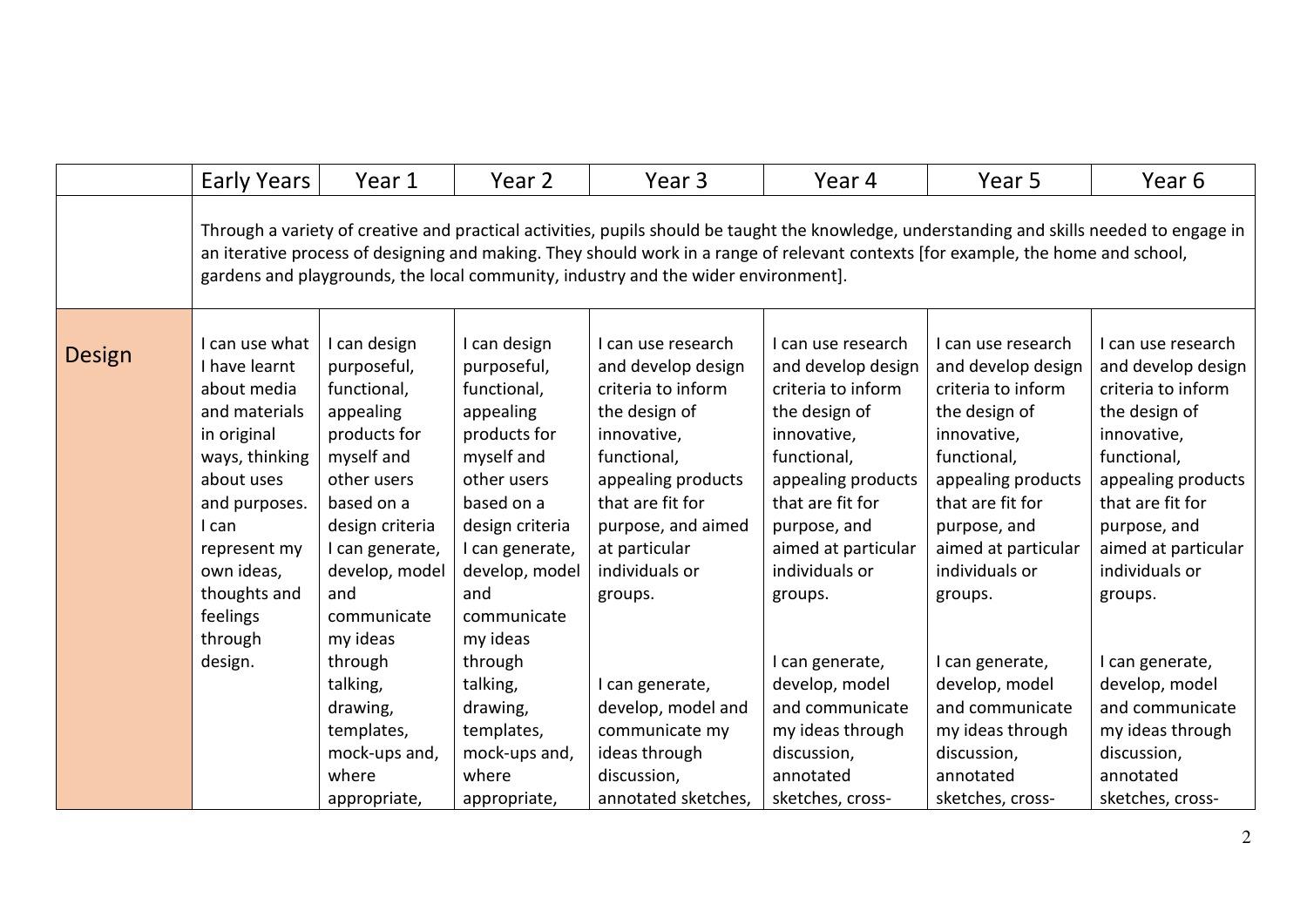|             |                                                                                                                                                                            | information<br>and<br>communication<br>technology                                                                                                                                                                                                                                                                                       | information<br>and<br>communication<br>technology                                                                                                                                                                                                                                                                                       | cross-sectional and<br>exploded diagrams,<br>prototypes, pattern<br>pieces and<br>computer-aided<br>design                                                                                                                                                                                                                                                                            | sectional and<br>exploded<br>diagrams,<br>prototypes,<br>pattern pieces and<br>computer-aided<br>design                                                                                                                                                                                                                                                                               | sectional and<br>exploded<br>diagrams,<br>prototypes,<br>pattern pieces and<br>computer-aided<br>design                                                                                                                                                                                                                                                                               | sectional and<br>exploded<br>diagrams,<br>prototypes,<br>pattern pieces and<br>computer-aided<br>design                                                                                                                                                                                                                                                                               |
|-------------|----------------------------------------------------------------------------------------------------------------------------------------------------------------------------|-----------------------------------------------------------------------------------------------------------------------------------------------------------------------------------------------------------------------------------------------------------------------------------------------------------------------------------------|-----------------------------------------------------------------------------------------------------------------------------------------------------------------------------------------------------------------------------------------------------------------------------------------------------------------------------------------|---------------------------------------------------------------------------------------------------------------------------------------------------------------------------------------------------------------------------------------------------------------------------------------------------------------------------------------------------------------------------------------|---------------------------------------------------------------------------------------------------------------------------------------------------------------------------------------------------------------------------------------------------------------------------------------------------------------------------------------------------------------------------------------|---------------------------------------------------------------------------------------------------------------------------------------------------------------------------------------------------------------------------------------------------------------------------------------------------------------------------------------------------------------------------------------|---------------------------------------------------------------------------------------------------------------------------------------------------------------------------------------------------------------------------------------------------------------------------------------------------------------------------------------------------------------------------------------|
| <b>Make</b> | I can safely<br>use and<br>explore a<br>variety of<br>materials,<br>tools and<br>techniques,<br>experimenting<br>with colour,<br>design,<br>texture, form<br>and function. | I can select<br>from and use a<br>range of tools<br>and equipment<br>to perform<br>practical tasks<br>[for example,<br>cutting,<br>shaping,<br>joining and<br>finishing].<br>I can select<br>from and use a<br>wide range of<br>materials and<br>components,<br>including<br>construction<br>materials,<br>textiles and<br>ingredients, | I can select<br>from and use a<br>range of tools<br>and equipment<br>to perform<br>practical tasks<br>[for example,<br>cutting,<br>shaping,<br>joining and<br>finishing].<br>I can select<br>from and use a<br>wide range of<br>materials and<br>components,<br>including<br>construction<br>materials,<br>textiles and<br>ingredients, | I can select from<br>and use a wider<br>range of tools and<br>equipment to<br>perform practical<br>tasks [for example,<br>cutting, shaping,<br>joining and<br>finishing],<br>accurately.<br>I can select from<br>and use a wider<br>range of materials<br>and components,<br>including<br>construction<br>materials, textiles<br>and ingredients,<br>according to their<br>functional | I can select from<br>and use a wider<br>range of tools and<br>equipment to<br>perform practical<br>tasks [for example,<br>cutting, shaping,<br>joining and<br>finishing],<br>accurately.<br>I can select from<br>and use a wider<br>range of materials<br>and components,<br>including<br>construction<br>materials, textiles<br>and ingredients,<br>according to their<br>functional | I can select from<br>and use a wider<br>range of tools and<br>equipment to<br>perform practical<br>tasks [for example,<br>cutting, shaping,<br>joining and<br>finishing],<br>accurately.<br>I can select from<br>and use a wider<br>range of materials<br>and components,<br>including<br>construction<br>materials, textiles<br>and ingredients,<br>according to their<br>functional | I can select from<br>and use a wider<br>range of tools and<br>equipment to<br>perform practical<br>tasks [for example,<br>cutting, shaping,<br>joining and<br>finishing],<br>accurately.<br>I can select from<br>and use a wider<br>range of materials<br>and components,<br>including<br>construction<br>materials, textiles<br>and ingredients,<br>according to their<br>functional |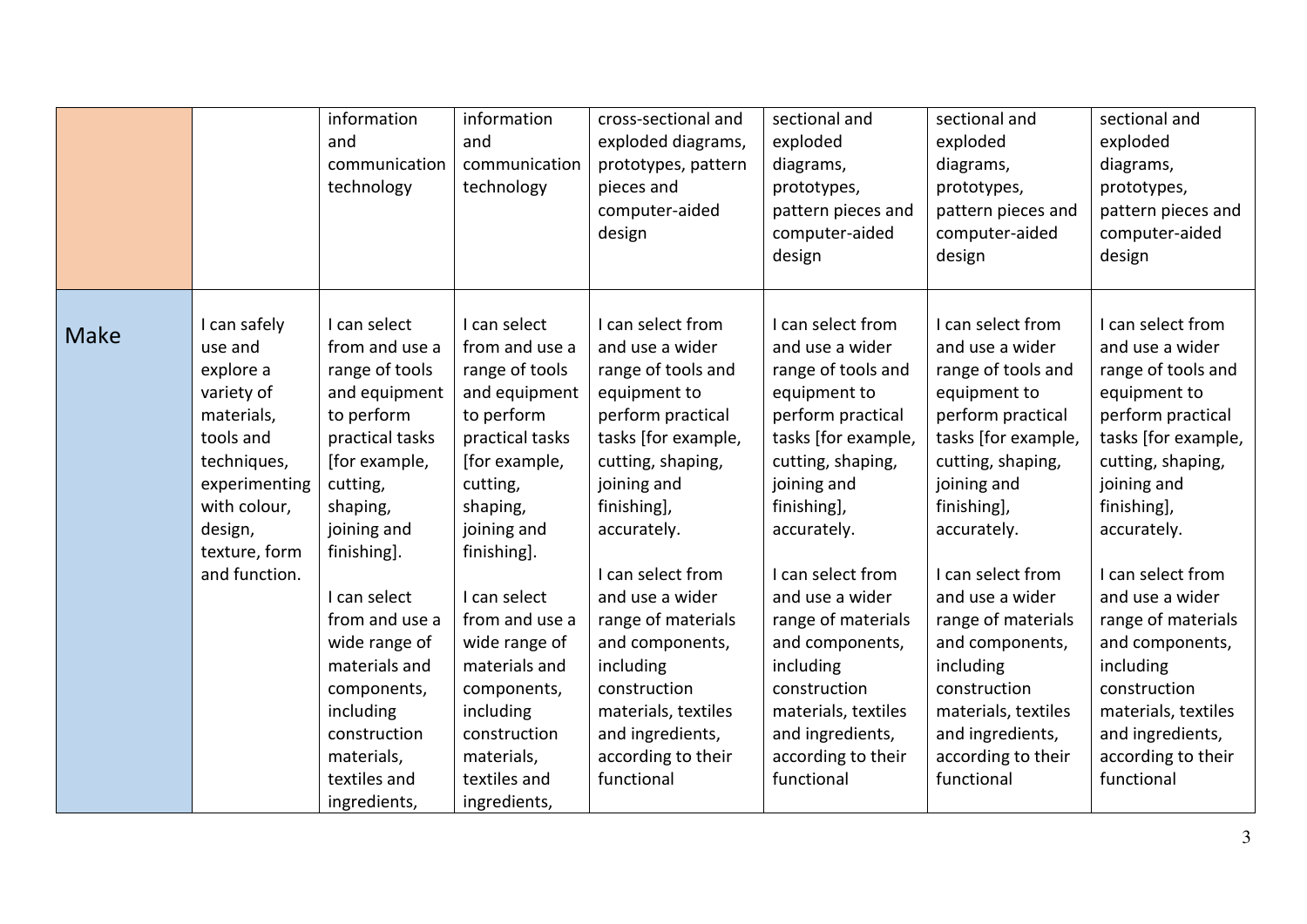| Evaluate                             | according to<br>their<br>characteristics<br>I can explore<br>and evaluate a<br>range of<br>existing<br>products.<br>I can evaluate<br>my ideas and<br>products<br>against a<br>design criteria | according to<br>their<br>characteristics<br>I can explore<br>and evaluate a<br>range of<br>existing<br>products.<br>I can evaluate<br>my ideas and<br>products<br>against a<br>design criteria | properties and<br>aesthetic qualities<br>I can investigate and<br>analyse a range of<br>existing products.<br>I can evaluate my<br>ideas and products<br>against my own<br>design criteria and<br>consider the views<br>of others to improve<br>my work.<br>I understand how<br>key events and<br>individuals in design<br>and technology have<br>helped shape the<br>world | properties and<br>aesthetic qualities<br>can investigate<br>and analyse a<br>range of existing<br>products.<br>I can evaluate my<br>ideas and products<br>against my own<br>design criteria and<br>consider the views<br>of others to<br>improve my work.<br>I understand how<br>key events and<br>individuals in<br>design and<br>technology have<br>helped shape the<br>world | properties and<br>aesthetic qualities<br>I can investigate<br>and analyse a<br>range of existing<br>products.<br>I can evaluate my<br>ideas and products<br>against my own<br>design criteria and<br>consider the views<br>of others to<br>improve my work.<br>I understand how<br>key events and<br>individuals in<br>design and<br>technology have<br>helped shape the<br>world | properties and<br>aesthetic qualities<br>I can investigate<br>and analyse a<br>range of existing<br>products.<br>I can evaluate my<br>ideas and products<br>against my own<br>design criteria and<br>consider the views<br>of others to<br>improve my work.<br>I understand how<br>key events and<br>individuals in<br>design and<br>technology have<br>helped shape the<br>world |
|--------------------------------------|------------------------------------------------------------------------------------------------------------------------------------------------------------------------------------------------|------------------------------------------------------------------------------------------------------------------------------------------------------------------------------------------------|-----------------------------------------------------------------------------------------------------------------------------------------------------------------------------------------------------------------------------------------------------------------------------------------------------------------------------------------------------------------------------|---------------------------------------------------------------------------------------------------------------------------------------------------------------------------------------------------------------------------------------------------------------------------------------------------------------------------------------------------------------------------------|-----------------------------------------------------------------------------------------------------------------------------------------------------------------------------------------------------------------------------------------------------------------------------------------------------------------------------------------------------------------------------------|-----------------------------------------------------------------------------------------------------------------------------------------------------------------------------------------------------------------------------------------------------------------------------------------------------------------------------------------------------------------------------------|
| <b>Technical</b><br><b>Knowledge</b> | I can build<br>structures,<br>exploring how<br>they can be<br>made stronger,<br>stiffer and<br>more stable.                                                                                    | I can build<br>structures,<br>exploring how<br>they can be<br>made stronger,<br>stiffer and<br>more stable.                                                                                    | I know how to<br>strengthen, stiffen<br>and reinforce more<br>complex structures.<br>I understand and<br>can use mechanical<br>systems in my                                                                                                                                                                                                                                | I know how to<br>strengthen, stiffen<br>and reinforce more<br>complex<br>structures.<br>I understand and<br>can use                                                                                                                                                                                                                                                             | I know how to<br>strengthen, stiffen<br>and reinforce more<br>complex<br>structures.<br>I understand and<br>can use                                                                                                                                                                                                                                                               | I know how to<br>strengthen, stiffen<br>and reinforce more<br>complex<br>structures.<br>I understand and<br>can use                                                                                                                                                                                                                                                               |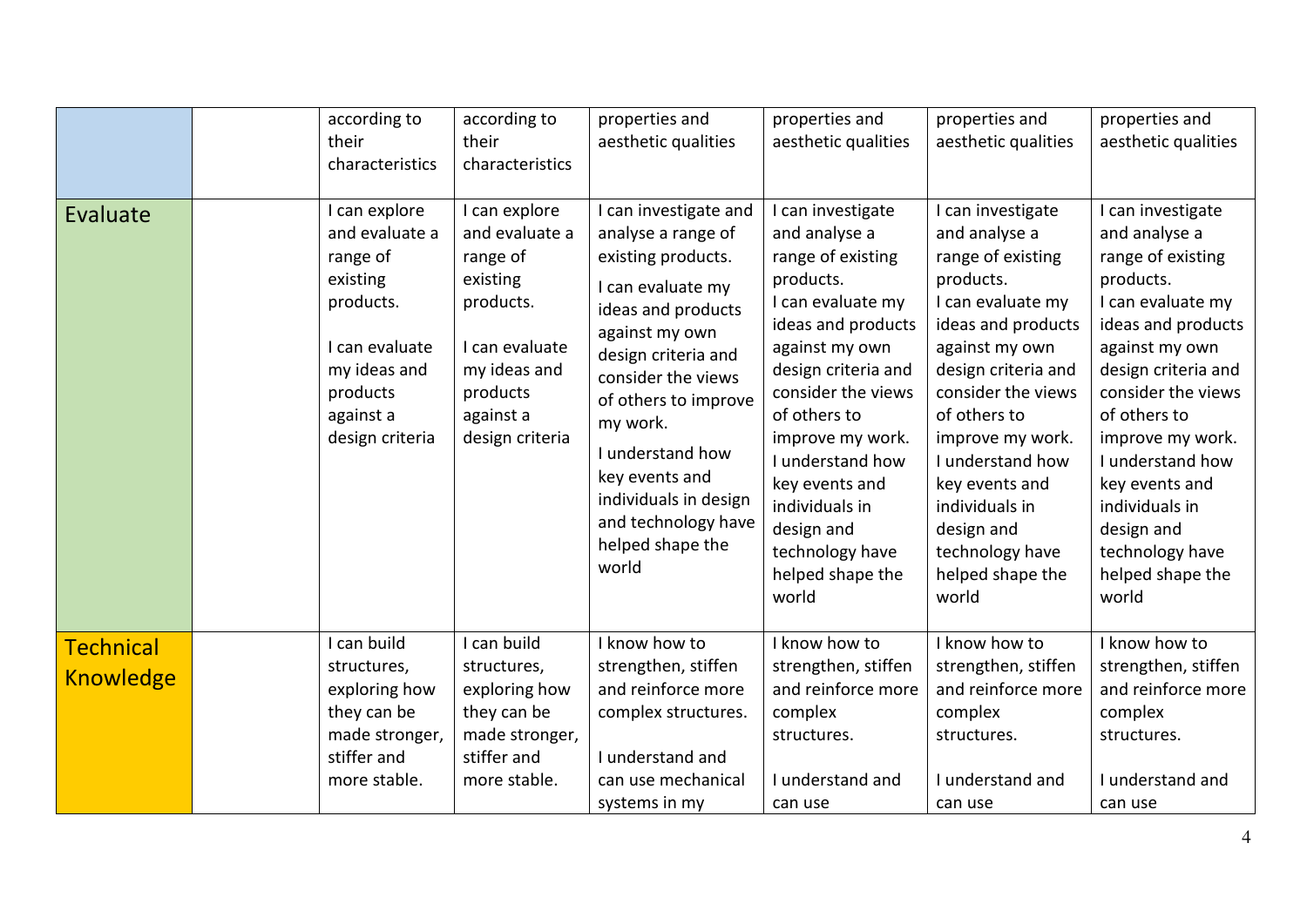|                  |                 | I can explore    | I can explore    | products [for         | mechanical         | mechanical         | mechanical         |
|------------------|-----------------|------------------|------------------|-----------------------|--------------------|--------------------|--------------------|
|                  |                 | and use          | and use          | example, gears,       | systems in my      | systems in my      | systems in my      |
|                  |                 | mechanisms       | mechanisms       | pulleys, cams, levers | products [for      | products [for      | products [for      |
|                  |                 | [for example,    | [for example,    | and linkages].        | example, gears,    | example, gears,    | example, gears,    |
|                  |                 | levers, sliders, | levers, sliders, |                       | pulleys, cams,     | pulleys, cams,     | pulleys, cams,     |
|                  |                 | wheels and       | wheels and       |                       | levers and         | levers and         | levers and         |
|                  |                 | axles], in their | axles], in their |                       | linkages].         | linkages].         | linkages].         |
|                  |                 | products.        | products.        | I understand and      |                    |                    |                    |
|                  |                 |                  |                  | can use electrical    |                    |                    |                    |
|                  |                 |                  |                  | systems in my         |                    |                    |                    |
|                  |                 |                  |                  | products [for         | I understand and   | I understand and   | I understand and   |
|                  |                 |                  |                  | example, series       | can use electrical | can use electrical | can use electrical |
|                  |                 |                  |                  | circuits              | systems in my      | systems in my      | systems in my      |
|                  |                 |                  |                  | incorporating         | products [for      | products [for      | products [for      |
|                  |                 |                  |                  | switches, bulbs,      | example, series    | example, series    | example, series    |
|                  |                 |                  |                  | buzzers and           | circuits           | circuits           | circuits           |
|                  |                 |                  |                  | motors].              | incorporating      | incorporating      | incorporating      |
|                  |                 |                  |                  |                       | switches, bulbs,   | switches, bulbs,   | switches, bulbs,   |
|                  |                 |                  |                  | I can apply my        | buzzers and        | buzzers and        | buzzers and        |
|                  |                 |                  |                  | understanding of      | motors].           | motors].           | motors].           |
|                  |                 |                  |                  | computing to          |                    |                    |                    |
|                  |                 |                  |                  | program, monitor      | I can apply my     | I can apply my     | I can apply my     |
|                  |                 |                  |                  | and control my        | understanding of   | understanding of   | understanding of   |
|                  |                 |                  |                  | products.             | computing to       | computing to       | computing to       |
|                  |                 |                  |                  |                       | program, monitor   | program, monitor   | program, monitor   |
|                  |                 |                  |                  |                       | and control my     | and control my     | and control my     |
|                  |                 |                  |                  |                       | products.          | products.          | products.          |
| Cooking          | I know the      | I can use the    | I can use the    | I understand and      | I understand and   | I understand and   | I understand and   |
| and              | importance of   | basic principles | basic principles | can apply the         | can apply the      | can apply the      | can apply the      |
|                  | a healthy diet, | of a healthy     | of a healthy     | principles of a       | principles of a    | principles of a    | principles of a    |
| <b>Nutrition</b> |                 | and varied diet  | and varied diet  |                       |                    |                    |                    |